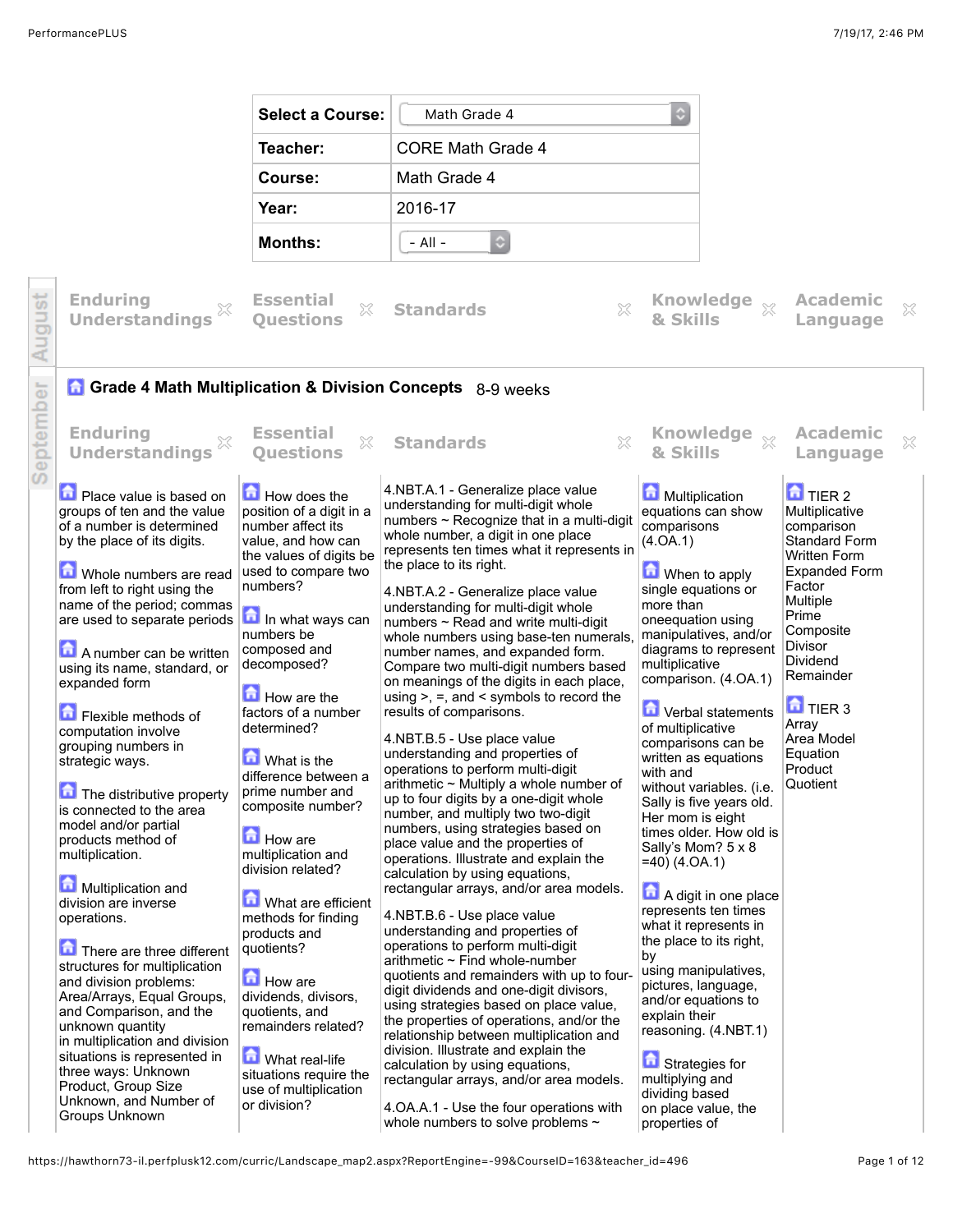**G** Some division situations will produce a remainder, but  $\vert$  remainder affect the the remainder should always be less than the divisor. If the remainder is greater than the divisor, that means at least one more can be given to each group (fair sharing) or at least one more group of the given size (the dividend) may be created. When using division to solve word problems, how the remainder is interpreted depends on the problem.

**How does a** answer in a division word problem?

Interpret a multiplication equation as a comparison, e.g., interpret  $35 = 5 \times 7$  as a statement that 35 is 5 times as many as 7 and 7 times as many as 5. Represent verbal statements of multiplicative comparisons as multiplication equations.

4.OA.A.2 - Use the four operations with whole numbers to solve problems  $\sim$ Multiply or divide to solve word problems involving multiplicative comparison, e.g., by using drawings and equations with a symbol for the unknown number to represent the problem, distinguishing multiplicative comparison from additive comparison.1

4.OA.A.3 - Use the four operations with whole numbers to solve problems  $\sim$ Solve multistep word problems posed with whole numbers and having wholenumber answers using the four operations, including problems in which remainders must be interpreted. Represent these problems using equations with a letter standing for the unknown quantity. Assess the reasonableness of answers using mental computation and estimation strategies including rounding.

4.OA.B.4 - Gain familiarity with factors and multiples  $\sim$  Find all factor pairs for a whole number in the range 1–100. Recognize that a whole number is a multiple of each of its factors. Determine whether a given whole number in the range 1–100 is a multiple of a given onedigit number. Determine whether a given whole number in the range 1–100 is prime or composite.

operations, and/or the relationship between multiplication and division. (4.NBT.5) (4.NBT.6)

**T**Translate comparative situations into drawings and equations with a symbol for the unknown and unknowns in all 3 locations. (4.OA.2)

**Solve word** problems involving multiplicative comparison using drawings and equations with a symbol for the unknown number and unknowns in all 3 locations. (4.OA.2)

Explain the difference between additive comparison and multiplicative comparison using visuals and words. (4.OA.2)

**Read and write** whole numbers up to a million using standard, word, and expanded form. (4.NBT.2)

**Compare two** multi-digit (up to a million) numbers.  $(4.NET.2)$ 

## **D**Use

manipulatives, pictures, and language to show the relationship between the numerals and their place value representations in multiple ways. (4.NBT.2)

Identify all factor pairs for any given number 1-100. Recognize that a whole number is a multiple of each of its factors. (4.OA.4)

**D**etermine whether a given whole number in the range 1-100 is a multiple of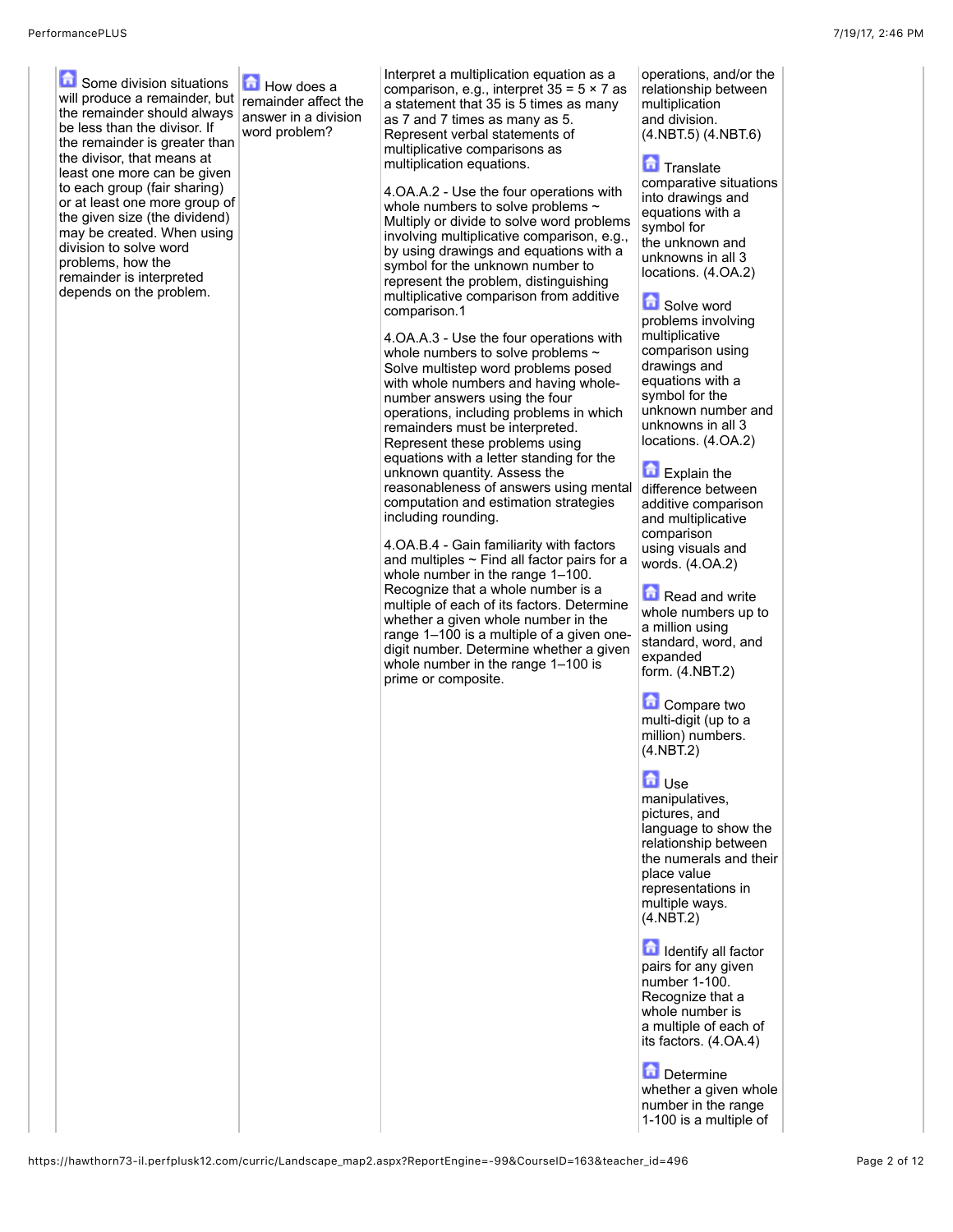a given onedigit number.  $(4.0A.4)$ 

**D** Determine whether a given whole number in the range 1-100 is prime or composite. (4.OA.4)

 $\Box$  Use visuals. symbols and/or language to explain their reasoning. (4.OA.4)

**Multiply up to 4**digit by 1-digit numbers and 2-digit by 2-digit numbers.  $(4.$ NBT $.5)$ 

**D**Use place value manipulatives to represent multiplication calculations. Illustrate and explain the calculation by using written equations, rectangular arrays, and area models. (4.NBT.5)

Find wholenumber quotients and remainders with up to four-digit dividends and one-digit divisors. Illustrate and explain the calculation by using written equations, rectangular arrays, and area models. (4.NBT.6)

**D** Use place value manipulatives to represent division calculations. (4.NBT.6)

**Let** Use the relationship between multiplication and division to explain calculations. (4.NBT.6)

**Solve multistep** word problems posed with whole numbers and having wholenumber answers using the four operations and represent those problems using equations with a variable standing for the unknown quantity.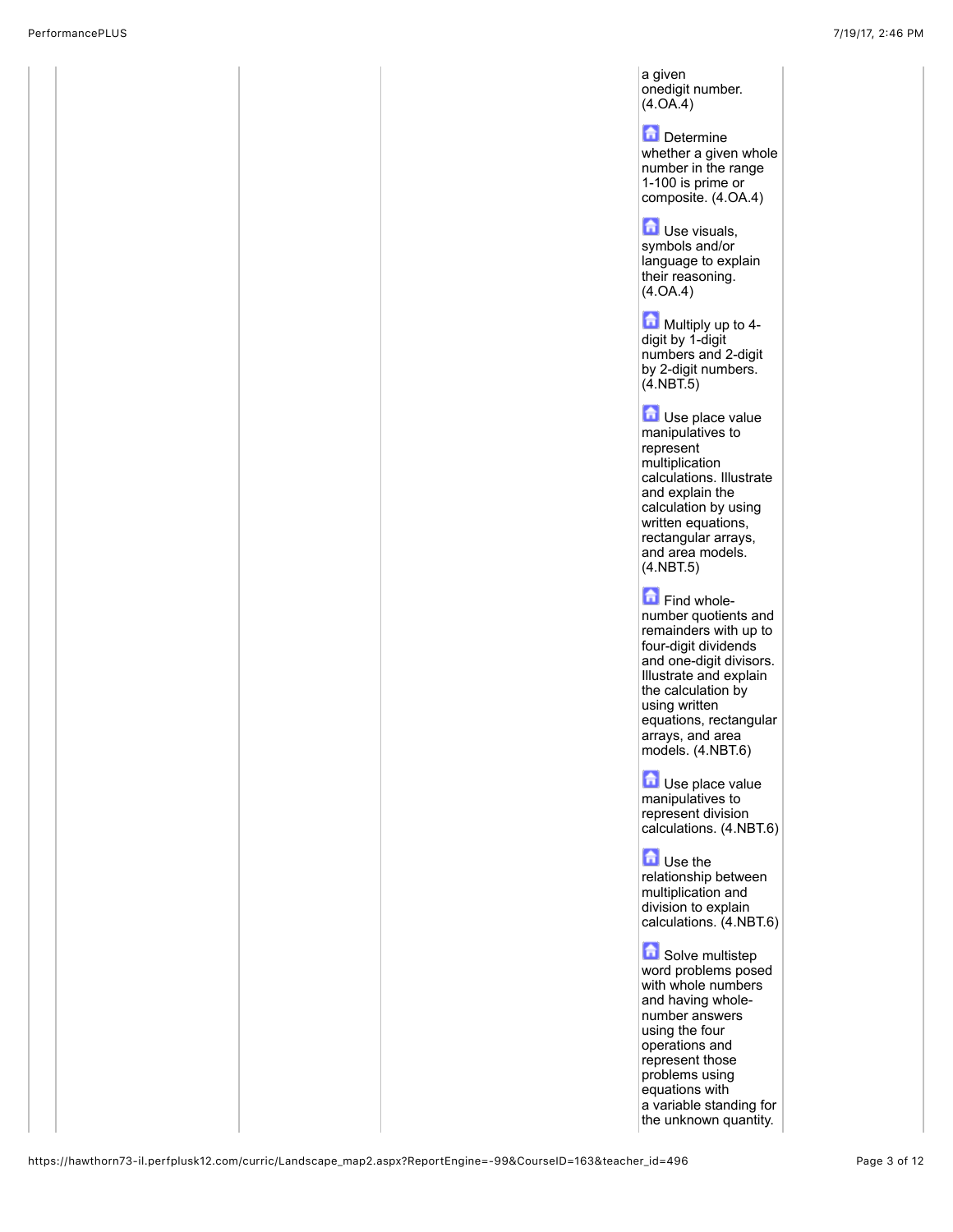|          |                                                                                                                                                                                                                                                                                                                                                                                                                                                                                                                                                                                                                                                                                                                     |                                                                                                                                                                                                                                                                                                                                                                                                                                                                                                                                                                                                 |                                                                                                                                                                                                                                                                                                                                                                                                                                                                                                                                                                                                                                                                                                                                                                                                                                                                                                                                                                                                                                                                                                                                                                                                                                                                                                                                                                                                                                                                                                                                                                                                                          | Interpret remainders<br>when solving multi-<br>step word problems<br>(4.0A.3)<br>Assess the<br>reasonableness of<br>answers using mental<br>computation and<br>estimation<br>strategies, including<br>rounding. (4.OA.3)                                                                                                                                                                                                                                                                                                                                                                                                                                                                                                                                                                                                                                                                                   |                                                                                                                                                                                                                                                                                                                                                                                                                                                                                                                                                              |
|----------|---------------------------------------------------------------------------------------------------------------------------------------------------------------------------------------------------------------------------------------------------------------------------------------------------------------------------------------------------------------------------------------------------------------------------------------------------------------------------------------------------------------------------------------------------------------------------------------------------------------------------------------------------------------------------------------------------------------------|-------------------------------------------------------------------------------------------------------------------------------------------------------------------------------------------------------------------------------------------------------------------------------------------------------------------------------------------------------------------------------------------------------------------------------------------------------------------------------------------------------------------------------------------------------------------------------------------------|--------------------------------------------------------------------------------------------------------------------------------------------------------------------------------------------------------------------------------------------------------------------------------------------------------------------------------------------------------------------------------------------------------------------------------------------------------------------------------------------------------------------------------------------------------------------------------------------------------------------------------------------------------------------------------------------------------------------------------------------------------------------------------------------------------------------------------------------------------------------------------------------------------------------------------------------------------------------------------------------------------------------------------------------------------------------------------------------------------------------------------------------------------------------------------------------------------------------------------------------------------------------------------------------------------------------------------------------------------------------------------------------------------------------------------------------------------------------------------------------------------------------------------------------------------------------------------------------------------------------------|------------------------------------------------------------------------------------------------------------------------------------------------------------------------------------------------------------------------------------------------------------------------------------------------------------------------------------------------------------------------------------------------------------------------------------------------------------------------------------------------------------------------------------------------------------------------------------------------------------------------------------------------------------------------------------------------------------------------------------------------------------------------------------------------------------------------------------------------------------------------------------------------------------|--------------------------------------------------------------------------------------------------------------------------------------------------------------------------------------------------------------------------------------------------------------------------------------------------------------------------------------------------------------------------------------------------------------------------------------------------------------------------------------------------------------------------------------------------------------|
| October  | <b>Enduring</b><br><b>Understandings</b>                                                                                                                                                                                                                                                                                                                                                                                                                                                                                                                                                                                                                                                                            | <b>Essential</b><br>$\mathbb{X}$<br><b>Ouestions</b>                                                                                                                                                                                                                                                                                                                                                                                                                                                                                                                                            | <b>Standards</b>                                                                                                                                                                                                                                                                                                                                                                                                                                                                                                                                                                                                                                                                                                                                                                                                                                                                                                                                                                                                                                                                                                                                                                                                                                                                                                                                                                                                                                                                                                                                                                                                         | Knowledge xx<br>×<br>& Skills                                                                                                                                                                                                                                                                                                                                                                                                                                                                                                                                                                                                                                                                                                                                                                                                                                                                              | <b>Academic</b><br>X<br>Language                                                                                                                                                                                                                                                                                                                                                                                                                                                                                                                             |
|          |                                                                                                                                                                                                                                                                                                                                                                                                                                                                                                                                                                                                                                                                                                                     |                                                                                                                                                                                                                                                                                                                                                                                                                                                                                                                                                                                                 | <b>Grade 4 Math Fractions: Equivalence &amp; Operations</b> 7-8 weeks                                                                                                                                                                                                                                                                                                                                                                                                                                                                                                                                                                                                                                                                                                                                                                                                                                                                                                                                                                                                                                                                                                                                                                                                                                                                                                                                                                                                                                                                                                                                                    |                                                                                                                                                                                                                                                                                                                                                                                                                                                                                                                                                                                                                                                                                                                                                                                                                                                                                                            |                                                                                                                                                                                                                                                                                                                                                                                                                                                                                                                                                              |
| November | <b>Enduring</b><br>×<br><b>Understandings</b>                                                                                                                                                                                                                                                                                                                                                                                                                                                                                                                                                                                                                                                                       | <b>Essential</b><br>X<br><b>Questions</b>                                                                                                                                                                                                                                                                                                                                                                                                                                                                                                                                                       | $\chi$<br><b>Standards</b>                                                                                                                                                                                                                                                                                                                                                                                                                                                                                                                                                                                                                                                                                                                                                                                                                                                                                                                                                                                                                                                                                                                                                                                                                                                                                                                                                                                                                                                                                                                                                                                               | Knowledge & xx<br><b>Skills</b>                                                                                                                                                                                                                                                                                                                                                                                                                                                                                                                                                                                                                                                                                                                                                                                                                                                                            | <b>Academic</b><br>X<br>Language                                                                                                                                                                                                                                                                                                                                                                                                                                                                                                                             |
|          | Fractions can be<br>represented visually and in<br>written form.<br>Comparisons are valid<br>only when the two fractions<br>refer to the same whole.<br>Fractions and Mixed<br>Numbers are composed of<br>unit fractions and can be<br>decomposed as a sum of<br>unit fractions<br>Improper Fractions and<br>Mixed Numbers represent<br>the same value.<br>Addition and subtraction<br>of fractions involves joining<br>and separating parts<br>referring to the same whole<br>A product of a fraction<br>times a whole number can<br>be written as a multiple of a<br>unit fraction.<br>When converting<br>measurements within one<br>system, the size, length,<br>mass, volume of the object<br>remains the same. | How are fractions<br>used in problem-<br>solving situations?<br>How are fractions<br>composed,<br>decomposed,<br>compared and<br>represented?<br><b>M</b> Why is it<br>important to identify,<br>label, and compare<br>fractions as<br>representations of<br>equal parts of a whole<br>or of a set?<br>$\Box$ How can<br>multiplying a whole<br>number by a fraction<br>be displayed as<br>repeated addition (as<br>a multiple of a unit<br>fraction)?<br>Why does the<br>size, length, mass,<br>volume of an object<br>remain the same<br>when converted to<br>another unit of<br>measurement? | 4.NF.A.1 - Extend understanding of<br>fraction equivalence and ordering ~<br>Explain why a fraction a/b is equivalent<br>to a fraction $(n \times a)/(n \times b)$ by using<br>visual fraction models, with attention to<br>how the number and size of the parts<br>differ even though the two fractions<br>themselves are the same size. Use<br>this principle to recognize and<br>generate equivalent fractions.<br>4.NF.A.2 - Extend understanding of<br>fraction equivalence and ordering $\sim$<br>Compare two fractions with different<br>numerators and different<br>denominators, e.g., by creating<br>common denominators or numerators,<br>or by comparing to a benchmark<br>fraction such as 1/2. Recognize that<br>comparisons are valid only when the<br>two fractions refer to the same whole.<br>Record the results of comparisons with<br>symbols $>$ , $=$ , or $\le$ , and justify the<br>conclusions, e.g., by using a visual<br>fraction model.<br>4.NF.B.3 - Build fractions from unit<br>fractions $\sim$ Understand a fraction a/b<br>with $a > 1$ as a sum of fractions $1/b$ .<br>4.NF.B.4 - Build fractions from unit<br>fractions $\sim$ Apply and extend previous<br>understandings of multiplication to<br>multiply a fraction by a whole number.<br>4.NF.B.3a - Build fractions from unit<br>fractions ~ Understand addition and<br>subtraction of fractions as joining and<br>separating parts referring to the same<br>whole.<br>4.NF.B.3b - Build fractions from unit<br>fractions ~ Decompose a fraction into<br>a sum of fractions with the same<br>denominator in more than one way, | $\blacksquare$ A fraction a/b is<br>equivalent to a fraction<br>$(n \times a)/(n \times b)$ . (4.NF.1)<br>Fractions with<br>different denominators<br>can be compared<br>by using visual fraction<br>models, benchmark<br>fractions.<br>finding common<br>denominators, and<br>finding common<br>numerators. (4.NF.2)<br><b>Addition and</b><br>subtraction of fractions<br>as joining and<br>separating parts referring<br>to the same whole using<br>manipulatives, pictures,<br>symbols, language, and<br>real-life examples.<br>(4.NF.3)<br>Recognize and<br>generate equivalent<br>fractions (4.NF.1)<br>Compare 2 fractions<br>with different<br>denominators and<br>different numerators<br>by representing the<br>fractions with symbols,<br>visual models and words<br>and by comparing to a<br>benchmark fraction using<br>symbols, visual models<br>and words. (4.NF.2)<br><b>I</b> Identify if | $\mathbf{\hat{a}}$ TIER 2<br><b>Benchmark fractions</b><br>Common<br>denominators<br>Improper fraction<br>Mixed numbers<br>Visual fraction model<br>Range<br>$\mathbf{\hat{a}}$ TIER 3<br>Unit fractions<br>Decompose<br>Compose<br>Equivalent<br>Numerator<br>Denominator<br>Symbols<br>Number line<br>Line plot<br>Distances (inches<br>and feet)<br>Intervals (of time)<br>Elapsed time<br>(seconds, minutes,<br>hours, days, etc.)<br>Liquid volume (fluid<br>ounce, cup, pint,<br>quart, gallon)<br>Weight (ounce,<br>pound, ton)<br>Quarters<br>Halves |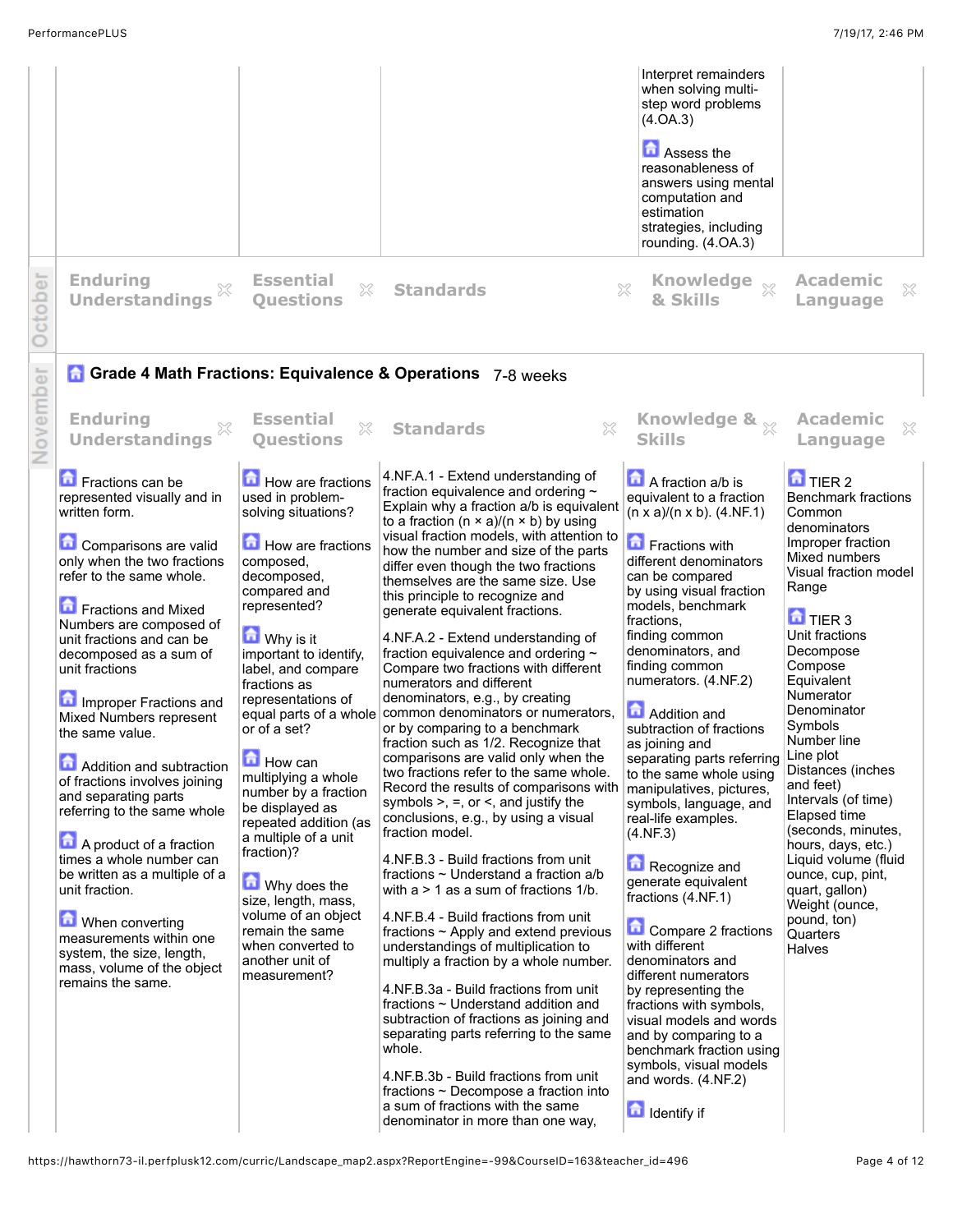

recording each decomposition by an equation. Justify decompositions, e.g., by using a visual fraction model.

4.NF.B.3c - Build fractions from unit fractions ~ Add and subtract mixed numbers with like denominators, e.g., by replacing each mixed number with an equivalent fraction, and/or by using properties of operations and the relationship between addition and subtraction.

4.NF.B.3d - Build fractions from unit fractions ~ Solve word problems involving addition and subtraction of fractions referring to the same whole and having like denominators, e.g., by using visual fraction models and equations to represent the problem.

4.NF.B.4a - Build fractions from unit fractions ~ Understand a fraction a/b as a multiple of 1/b. For example, use a visual fraction model to represent 5/4 as the product  $5 \times (1/4)$ , recording the conclusion by the equation  $5/4 = 5 \times$  $(1/4)$ .

4.NF.B.4b - Build fractions from unit fractions ~ Understand a multiple of a/b as a multiple of 1/b, and use this understanding to multiply a fraction by a whole number.

4.NF.B.4c - Build fractions from unit fractions ~ Solve word problems involving multiplication of a fraction by a whole number, e.g., by using visual fraction models and equations to represent the problem.

4.MD.A.1 - Solve problems involving measurement and conversion of measurements ~ Know relative sizes of measurement units within one system of units including km, m, cm; kg, g; lb, oz.; l, ml; hr, min, sec. Within a single system of measurement, express measurements in a larger unit in terms of a smaller unit. Record measurement equivalents in a twocolumn table.

4.MD.A.2 - Solve problems involving measurement and conversion of measurements ~ Use the four operations to solve word problems involving distances, intervals of time, liquid volumes, masses of objects, and money, including problems involving simple fractions or decimals, and problems that require expressing measurements given in a larger unit in terms of a smaller unit. Represent measurement quantities using diagrams such as number line diagrams that feature a measurement scale.

4.MD.B.4 - Represent and interpret data  $\sim$  Make a line plot to display a

comparisons are valid or invalid and explain why. (4.NF.2)

Represent unit fractions as a fraction with a numerator of 1 with manipulatives, pictures, symbols, language, and real-life examples. (4.NF.3)

**Decompose a** fraction into a sum of fractions with the same denominator in more than one way, recording each decomposition by an equation. Justify decompositions, e.g., by using a visual fraction model. (4.NF.3)

**Add and Subtract** mixed numbers with like denominators and model the decomposition of the mixed numbers into unit fractions using manipulatives, pictures, symbols, language, and real-life examples. (4.NF.3)

Solve word problems involving addition and subtraction of fractions referring to the same whole and having like denominators using visual models and/or equations. (4.NF.3)

Represent multiplication of a fraction by a whole number as repeated addition using area or linear models. (4.NF.4)

**Represent that a** fraction, such as  $\frac{3}{4}$ , is made up of 3 unit fractions of ¼ using a multiplication equation, such as  $3 \times \frac{1}{4}$  =  $\frac{3}{4}$ (4.NF.4).

**Multiply a fraction by** a whole number by decomposing the fraction into a multiple of a unit fraction such as  $\frac{3}{4} \times 2 =$  $3 \times 2 \times \frac{1}{4}$  which equals 6/4, using manipulatives, pictures, symbols, language, and real-life examples. (4.NF.4)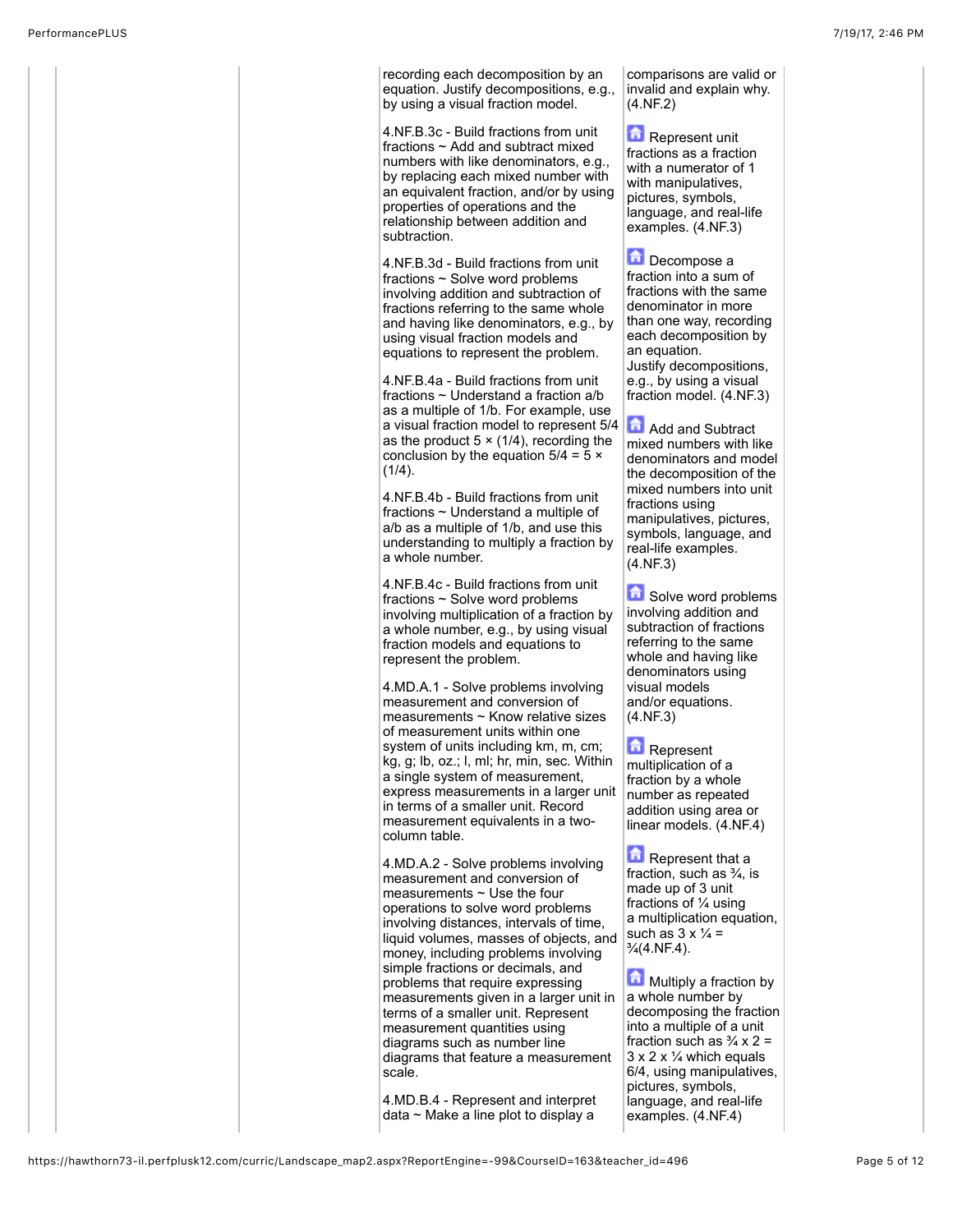

https://hawthorn73-il.perfplusk12.com/curric/Landscape\_map2.aspx?ReportEngine=-99&CourseID=163&teacher\_id=496 Page 6 of 12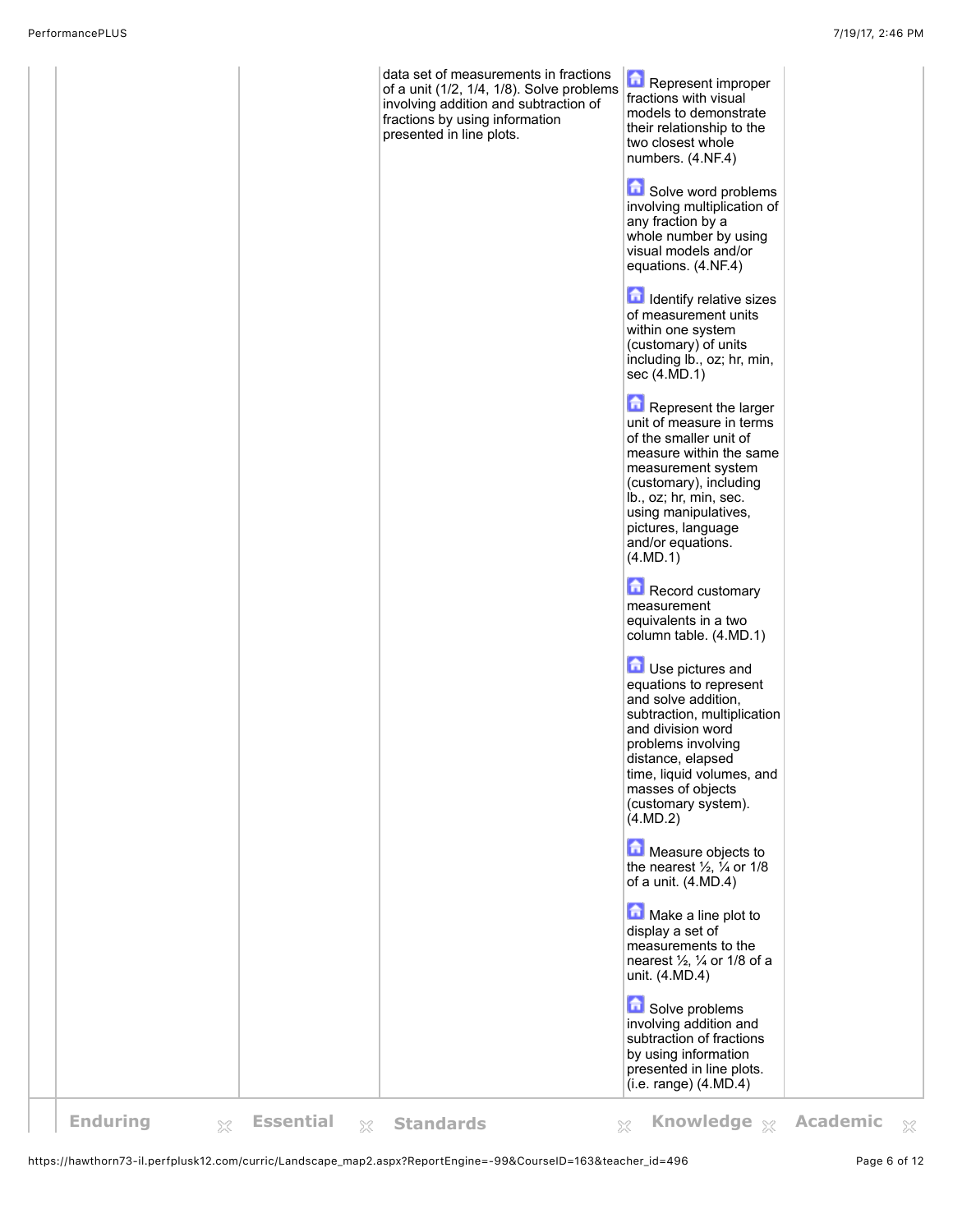| ecember<br>$\Box$ | <b>Understandings</b>                                                                                                                                                                                                                                                                                                                    | <b>Questions</b>                                                                                                                                                                                                                                                    |                                                                                                                                                                                                                                                                                                                                                                                                                                                                                                                                                                                                                                                                                                                                                                                                                                                                                              | & Skills                                                                                                                                                                                                                                                                                                                                                                                                                                                                                                                                                                                                                                                                                                                                                                                                                                                                                                                                                     | Language                                                                          |
|-------------------|------------------------------------------------------------------------------------------------------------------------------------------------------------------------------------------------------------------------------------------------------------------------------------------------------------------------------------------|---------------------------------------------------------------------------------------------------------------------------------------------------------------------------------------------------------------------------------------------------------------------|----------------------------------------------------------------------------------------------------------------------------------------------------------------------------------------------------------------------------------------------------------------------------------------------------------------------------------------------------------------------------------------------------------------------------------------------------------------------------------------------------------------------------------------------------------------------------------------------------------------------------------------------------------------------------------------------------------------------------------------------------------------------------------------------------------------------------------------------------------------------------------------------|--------------------------------------------------------------------------------------------------------------------------------------------------------------------------------------------------------------------------------------------------------------------------------------------------------------------------------------------------------------------------------------------------------------------------------------------------------------------------------------------------------------------------------------------------------------------------------------------------------------------------------------------------------------------------------------------------------------------------------------------------------------------------------------------------------------------------------------------------------------------------------------------------------------------------------------------------------------|-----------------------------------------------------------------------------------|
|                   | <b>Grade 4 Math Decimals</b> 4-5 weeks                                                                                                                                                                                                                                                                                                   |                                                                                                                                                                                                                                                                     |                                                                                                                                                                                                                                                                                                                                                                                                                                                                                                                                                                                                                                                                                                                                                                                                                                                                                              |                                                                                                                                                                                                                                                                                                                                                                                                                                                                                                                                                                                                                                                                                                                                                                                                                                                                                                                                                              |                                                                                   |
| January           | <b>Enduring</b><br>X<br><b>Understandings</b>                                                                                                                                                                                                                                                                                            | <b>Essential</b><br>X<br><b>Ouestions</b>                                                                                                                                                                                                                           | ×<br><b>Standards</b>                                                                                                                                                                                                                                                                                                                                                                                                                                                                                                                                                                                                                                                                                                                                                                                                                                                                        | <b>Knowledge</b><br>53<br>& Skills                                                                                                                                                                                                                                                                                                                                                                                                                                                                                                                                                                                                                                                                                                                                                                                                                                                                                                                           | <b>Academic</b><br>×<br>Language                                                  |
|                   | Fractions with<br>denominators of 10 can be<br>expressed as an equivalent<br>fraction with a denominator<br>of 100.<br>Fractions with<br>denominators of 10 and 100<br>may be expressed using<br>decimal notation.<br>When comparing two<br>decimals to hundredths, the<br>comparisons are valid only if<br>they refer to the same whole | How can visual<br>models be used to<br>help with<br>understanding<br>decimals?<br>How can visual<br>models be used to<br>determine and<br>compare equivalent<br>fractions and<br>decimals?<br>How would you<br>compare and order<br>decimals through<br>hundredths? | 4.NF.C.5 - Understand decimal notation<br>for fractions, and compare decimal<br>fractions $\sim$ Express a fraction with<br>denominator 10 as an equivalent<br>fraction with denominator 100, and use<br>this technique to add two fractions with<br>respective denominators 10 and 100.<br>4.NF.C.6 - Understand decimal notation<br>for fractions, and compare decimal<br>fractions ~ Use decimal notation for<br>fractions with denominators 10 or 100.<br>4.NF.C.7 - Understand decimal notation<br>for fractions, and compare decimal<br>fractions ~ Compare two decimals to<br>hundredths by reasoning about their<br>size. Recognize that comparisons are<br>valid only when the two decimals refer to <b>A</b> Represent a<br>the same whole. Record the results of<br>comparisons with the symbols $>$ , =, or <,<br>and justify the conclusions, e.g., by<br>using a visual model. | A fraction with a<br>denominator of 10 can<br>also be expressed as<br>an equivalent fraction<br>with a denominator<br>of 100.<br>A number can be<br>represented as both a<br>fraction and a decimal.<br>Decimal<br>comparisons are only<br>valid when the<br>two decimals refer to<br>the same whole.<br>fraction with<br>denominator 10 as an<br>equivalent fraction<br>with denominator 100.<br>(4.NF.5)<br>Add two fractions<br>with denominators 10<br>and 100 using<br>manipulatives, pictures,<br>written symbols, and<br>language to explain the<br>process. (4.NF.5)<br><b>M</b> Write fractions with<br>10 and 100 in the<br>denominator as<br>decimals. (4.NF.6)<br>Compare two<br>decimals to the<br>hundredths using <, >,<br>$=$ . (4.NF.7)<br><b>n</b> Identify if decimal<br>comparisons are valid<br>or invalid and explain<br>why. (4.NF.7)<br>Justify the<br>conclusions using<br>manipulatives, pictures,<br>and/or<br>language. (4.NF.7) | $\blacksquare$ TIER 2<br>Decimals<br><b>Tenths</b><br>Hundredths<br>Decimal grids |
|                   |                                                                                                                                                                                                                                                                                                                                          |                                                                                                                                                                                                                                                                     |                                                                                                                                                                                                                                                                                                                                                                                                                                                                                                                                                                                                                                                                                                                                                                                                                                                                                              |                                                                                                                                                                                                                                                                                                                                                                                                                                                                                                                                                                                                                                                                                                                                                                                                                                                                                                                                                              |                                                                                   |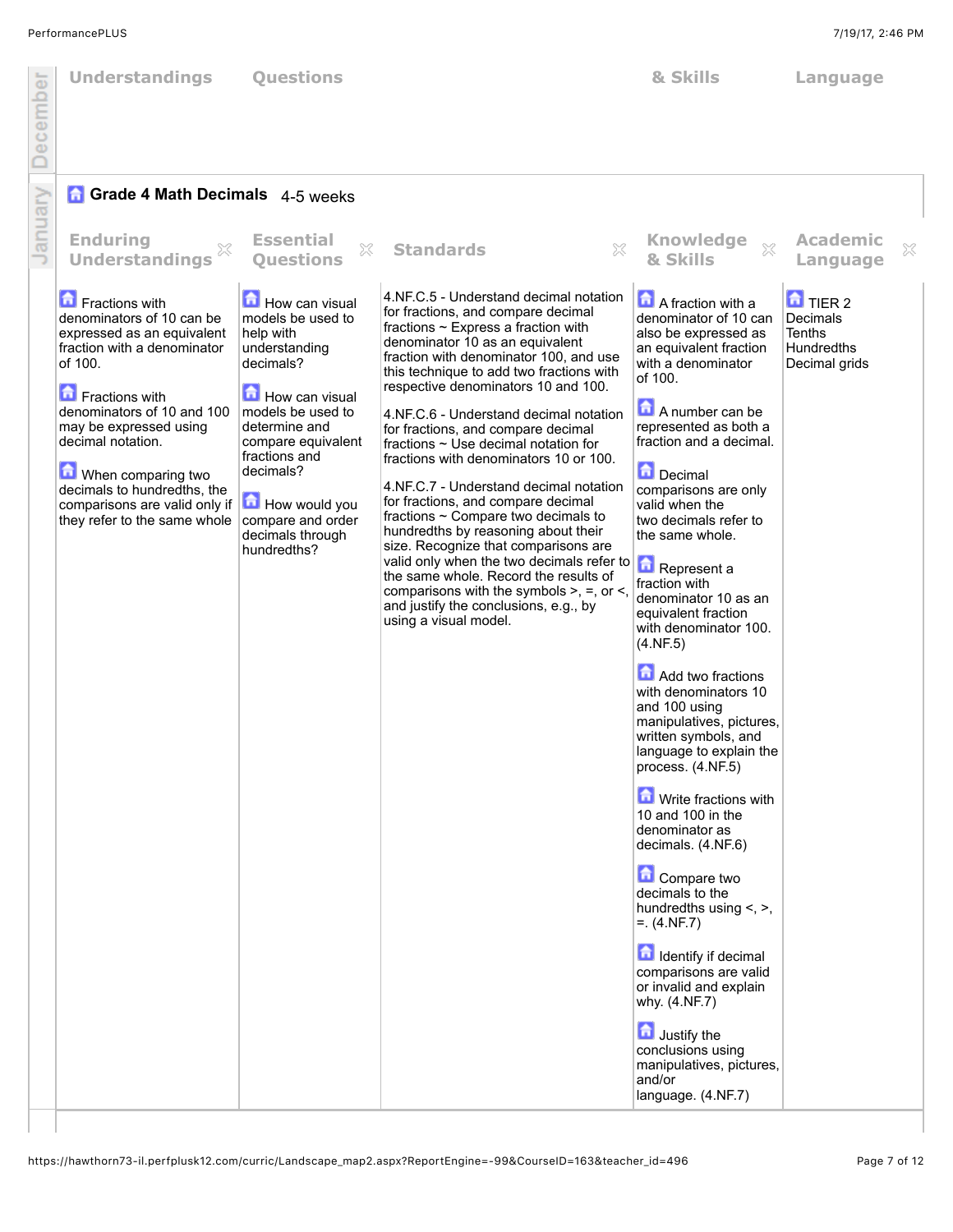## **G** Grade 4 Math Computation Applications 5-6 weeks

| ebr | <b>Enduring</b><br><b>Understandings</b>                                                                                                                                                                                                                                                                                                                                                                                                                                                                                                                                                                          | <b>Essential</b><br>X<br><b>Ouestions</b>                                                                                                                                                                                                                                                                                                                                                                                                                                                                                                                                                                                                         | ×<br><b>Standards</b>                                                                                                                                                                                                                                                                                                                                                                                                                                                                                                                                                                                                                                                                                                                                                                                                                                                                                                                                                                                                                                                                                                                                                                                                                                                                                                                                                                                                                                                                                                                                                                                                                                                                                                                                                                                                                                                                                                                                                                                                                                                                                                                                                                                                                         | Knowledge & $\frac{1}{\chi}$<br><b>Skills</b>                                                                                                                                                                                                                                                                                                                                                                                                                                                                                                                                                                                                                                                                                                                                                                                                                                                                                                                                                                                                                                                                                                    | <b>Academic</b><br>Language                                                                                                                                                                                                                      | X |
|-----|-------------------------------------------------------------------------------------------------------------------------------------------------------------------------------------------------------------------------------------------------------------------------------------------------------------------------------------------------------------------------------------------------------------------------------------------------------------------------------------------------------------------------------------------------------------------------------------------------------------------|---------------------------------------------------------------------------------------------------------------------------------------------------------------------------------------------------------------------------------------------------------------------------------------------------------------------------------------------------------------------------------------------------------------------------------------------------------------------------------------------------------------------------------------------------------------------------------------------------------------------------------------------------|-----------------------------------------------------------------------------------------------------------------------------------------------------------------------------------------------------------------------------------------------------------------------------------------------------------------------------------------------------------------------------------------------------------------------------------------------------------------------------------------------------------------------------------------------------------------------------------------------------------------------------------------------------------------------------------------------------------------------------------------------------------------------------------------------------------------------------------------------------------------------------------------------------------------------------------------------------------------------------------------------------------------------------------------------------------------------------------------------------------------------------------------------------------------------------------------------------------------------------------------------------------------------------------------------------------------------------------------------------------------------------------------------------------------------------------------------------------------------------------------------------------------------------------------------------------------------------------------------------------------------------------------------------------------------------------------------------------------------------------------------------------------------------------------------------------------------------------------------------------------------------------------------------------------------------------------------------------------------------------------------------------------------------------------------------------------------------------------------------------------------------------------------------------------------------------------------------------------------------------------------|--------------------------------------------------------------------------------------------------------------------------------------------------------------------------------------------------------------------------------------------------------------------------------------------------------------------------------------------------------------------------------------------------------------------------------------------------------------------------------------------------------------------------------------------------------------------------------------------------------------------------------------------------------------------------------------------------------------------------------------------------------------------------------------------------------------------------------------------------------------------------------------------------------------------------------------------------------------------------------------------------------------------------------------------------------------------------------------------------------------------------------------------------|--------------------------------------------------------------------------------------------------------------------------------------------------------------------------------------------------------------------------------------------------|---|
|     | Patterns are generated<br>by following a specific rule.<br>Rounding numbers can<br>be used when estimating<br>answers to real-world<br>problems.<br>The four operations are<br>interconnected.<br>亩<br>The standard algorithm<br>for addition and subtraction<br>relies on adding or<br>subtracting like base-ten<br>units<br>Converting from larger to<br>smaller units of<br>measurement in the metric<br>system is done by<br>multiplying by powers of ten<br>Perimeter is a real life<br>application of addition and<br>subtraction.<br>Area is a real life<br>application of multiplication<br>and division. | What strategies<br>can be used to find<br>rules for patterns and<br>what predictions can<br>the pattern support?<br>How are the four<br>basic operations<br>related to one<br>another?<br><b>How does</b><br>understanding place<br>value help you solve<br>multi-digit addition<br>and subtraction<br>problems and how<br>can rounding be used<br>to estimate answers<br>to problems?<br>How are the units<br>of measure within the<br>metric system<br>related?<br>How do you find<br>the area and<br>perimeter of<br>geometric figures and<br>how can using the<br>formulas for perimeter<br>and area help you<br>solve<br>realworld problems? | 4.MD.A.1 - Solve problems involving<br>measurement and conversion of<br>measurements ~ Know relative sizes<br>of measurement units within one<br>system of units including km, m, cm;<br>kg, g; lb, oz.; l, ml; hr, min, sec. Within<br>a single system of measurement,<br>express measurements in a larger unit<br>in terms of a smaller unit. Record<br>measurement equivalents in a two-<br>column table.<br>4.MD.A.2 - Solve problems involving<br>measurement and conversion of<br>measurements $\sim$ Use the four<br>operations to solve word problems<br>involving distances, intervals of time,<br>liquid volumes, masses of objects, and<br>money, including problems involving<br>simple fractions or decimals, and<br>problems that require expressing<br>measurements given in a larger unit in<br>terms of a smaller unit. Represent<br>measurement quantities using<br>diagrams such as number line<br>diagrams that feature a measurement<br>scale.<br>4.MD.A.3 - Solve problems involving<br>measurement and conversion of<br>measurements $\sim$ Apply the area and<br>perimeter formulas for rectangles in<br>real world and mathematical problems.<br>4.NBT.A.3 - Generalize place value<br>understanding for multi-digit whole<br>numbers ~ Use place value<br>understanding to round multi-digit<br>whole numbers to any place.<br>4.NBT.B.4 - Use place value<br>understanding and properties of<br>operations to perform multi-digit<br>arithmetic $\sim$ Fluently add and subtract<br>multi-digit whole numbers using the<br>standard algorithm.<br>4. OA. A. 3 - Use the four operations<br>with whole numbers to solve problems<br>$\sim$ Solve multistep word problems<br>posed with whole numbers and having<br>whole-number answers using the four<br>operations, including problems in<br>which remainders must be interpreted.<br>Represent these problems using<br>equations with a letter standing for the<br>unknown quantity. Assess the<br>reasonableness of answers using<br>mental computation and estimation<br>strategies including rounding.<br>4.OA.C.5 - Generate and analyze<br>patterns ~ Generate a number or<br>shape pattern that follows a given rule.<br>Identify apparent features of the | <b>D</b> Patterns are<br>generated by following a<br>specific rule. (4.OA.5)<br>Rounding can be<br>used to estimate<br>reasonable answers<br>for word problems.<br>(4.NBT.3)<br>How the four<br>operations can be used<br>to solve real-world<br>and mathematical<br>problems. (4.OA.3)<br>The relative size of<br>measurement units<br>within the metric system.<br>(4.MD.1)<br>The formula for<br>perimeter of geometric<br>figures. $(4.MD.3)$<br>The formula for area<br>of rectangles. (4.MD.3)<br>Generate a pattern<br>that follows a rule.<br>(4.0A.5)<br>Given a pattern,<br>identify the rule and<br>extend the pattern and<br>also identify apparent<br>features of a pattern that<br>follows a given rule,<br>which are not explicit<br>in the rule itself. (4.OA.5)<br>Round multi-digit<br>whole numbers to a<br>given place. (4.NBT.3)<br>Explain the rounding<br>process using visuals<br>and/or language.<br>(4.NBT.3)<br>Add and subtract<br>multi-digit whole<br>numbers up to<br>1,000,000. (4.NBT.4)<br>Solve multistep word<br>problems posed with<br>whole numbers and<br>having<br>wholenumber answers<br>using the four | $\blacksquare$ TIER 2<br>Shape patterns<br><b>Rules</b><br>Variable<br>Formula<br>$\overline{a}$ TIER 3<br>Number patterns<br>Rounding<br>Estimation<br>Metric units of<br>measurement<br>Distance<br>Liquid volume<br>Mass<br>Perimeter<br>Area |   |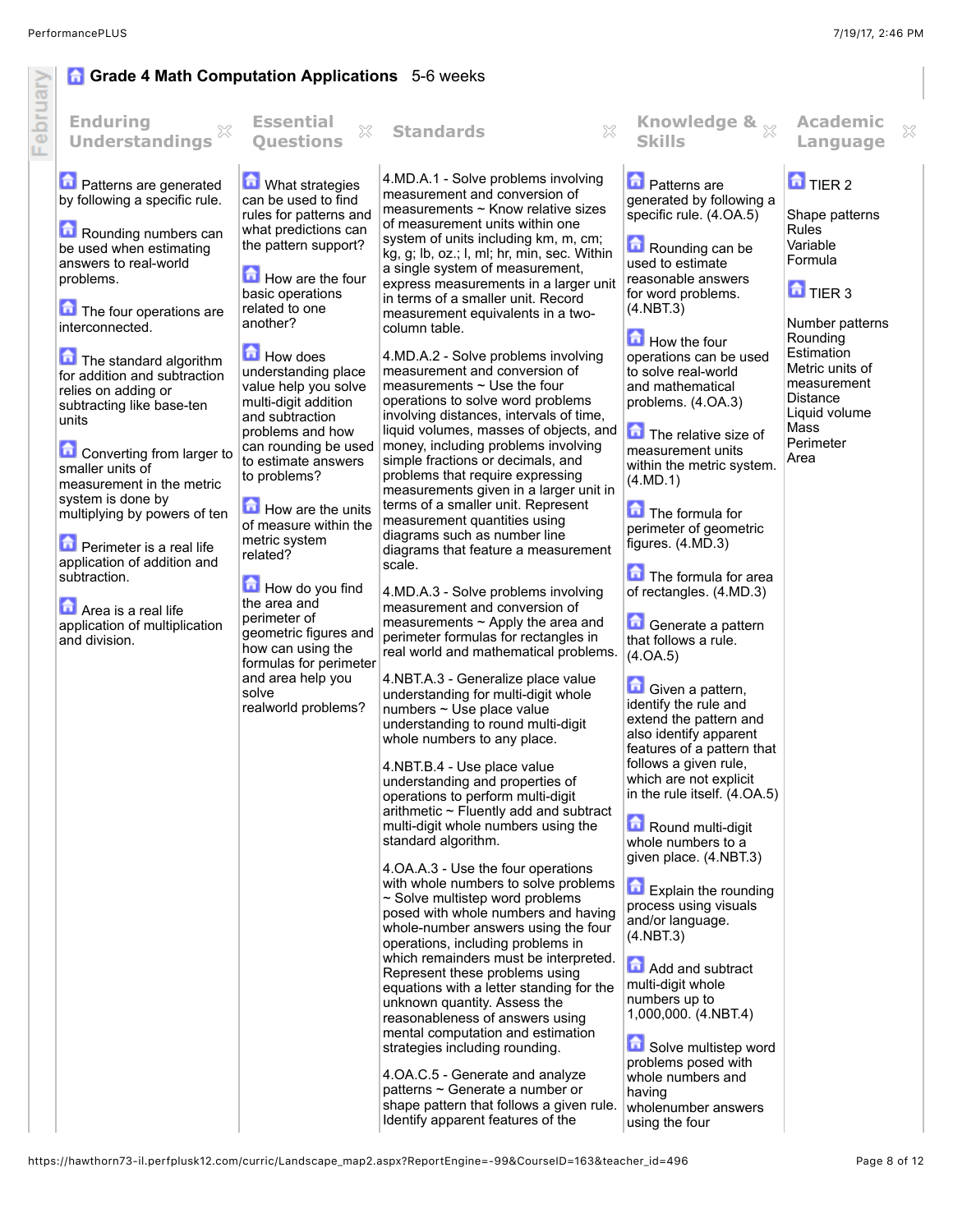|       |                                                                                                   |                                                                             | pattern that were not explicit in the rule operations. $(4.0A.3)$<br>itself.                                                                                                                                                                                         | Represent multi-step<br>word problems using<br>equations with a variable<br>standing for the unknown<br>quantity. (4.OA.3)<br>Assess the<br>reasonableness of<br>answers using mental<br>computation and<br>estimation strategies,<br>including rounding.<br>(4.0A.3)<br>Represent the larger<br>unit of measure in terms<br>of the smaller unit of<br>measure within the<br>metric system, using<br>manipulatives, pictures,<br>language<br>and/or equations.<br>(4.MD.1)<br>Record<br>measurement<br>equivalents in a two-<br>column table. (4.MD.1)<br><b>D</b> Use pictures and<br>equations to represent<br>and solve addition,<br>subtraction, multiplication<br>and division word<br>problems involving<br>measurement,<br>distance, liquid volumes<br>and masses of objects.<br>(4.MD.2)<br>Solve problems<br>involving area and<br>perimeter of rectangles<br>using visuals<br>and equations that<br>represent the formulas<br>for area and perimeter of<br>rectangles. (4.MD.3) |                                                                             |   |
|-------|---------------------------------------------------------------------------------------------------|-----------------------------------------------------------------------------|----------------------------------------------------------------------------------------------------------------------------------------------------------------------------------------------------------------------------------------------------------------------|-------------------------------------------------------------------------------------------------------------------------------------------------------------------------------------------------------------------------------------------------------------------------------------------------------------------------------------------------------------------------------------------------------------------------------------------------------------------------------------------------------------------------------------------------------------------------------------------------------------------------------------------------------------------------------------------------------------------------------------------------------------------------------------------------------------------------------------------------------------------------------------------------------------------------------------------------------------------------------------------|-----------------------------------------------------------------------------|---|
| March | <b>Enduring</b><br>×<br><b>Understandings</b>                                                     | <b>Essential</b><br>X<br><b>Ouestions</b>                                   | 53<br><b>Standards</b>                                                                                                                                                                                                                                               | Knowledge xx<br>& Skills                                                                                                                                                                                                                                                                                                                                                                                                                                                                                                                                                                                                                                                                                                                                                                                                                                                                                                                                                                  | <b>Academic</b><br>Language                                                 | × |
| April | Grade 4 Math 2-Dimensional Geometry 2-4 weeks                                                     |                                                                             |                                                                                                                                                                                                                                                                      |                                                                                                                                                                                                                                                                                                                                                                                                                                                                                                                                                                                                                                                                                                                                                                                                                                                                                                                                                                                           |                                                                             |   |
|       | <b>Enduring</b><br>×<br><b>Understandings</b>                                                     | <b>Essential</b><br>X<br><b>Ouestions</b>                                   | X<br><b>Standards</b>                                                                                                                                                                                                                                                | <b>Knowledge</b><br>$\chi$<br>& Skills                                                                                                                                                                                                                                                                                                                                                                                                                                                                                                                                                                                                                                                                                                                                                                                                                                                                                                                                                    | <b>Academic</b><br>Language                                                 | × |
|       | Shapes can be classified<br>by properties of their lines<br>and angles.<br>Angles are measured in | What are the<br>types of angles and<br>the relationships?<br>How are angles | 4.G.A.1 - Draw and identify lines and<br>angles, and classify shapes by properties<br>of their lines and angles $\sim$ Draw points,<br>lines, line segments, rays, angles (right,<br>acute, obtuse), and perpendicular and<br>parallel lines. Identify these in two- | <b>D</b> Points, lines, line<br>segments, rays, right<br>angles, acute angles,<br>obtuse angles,<br>perpendicular lines,<br>parallel lines can be                                                                                                                                                                                                                                                                                                                                                                                                                                                                                                                                                                                                                                                                                                                                                                                                                                         | $\mathbf{\hat{a}}$ TIER 2<br>Points<br>End points<br>Lines<br>Line segments |   |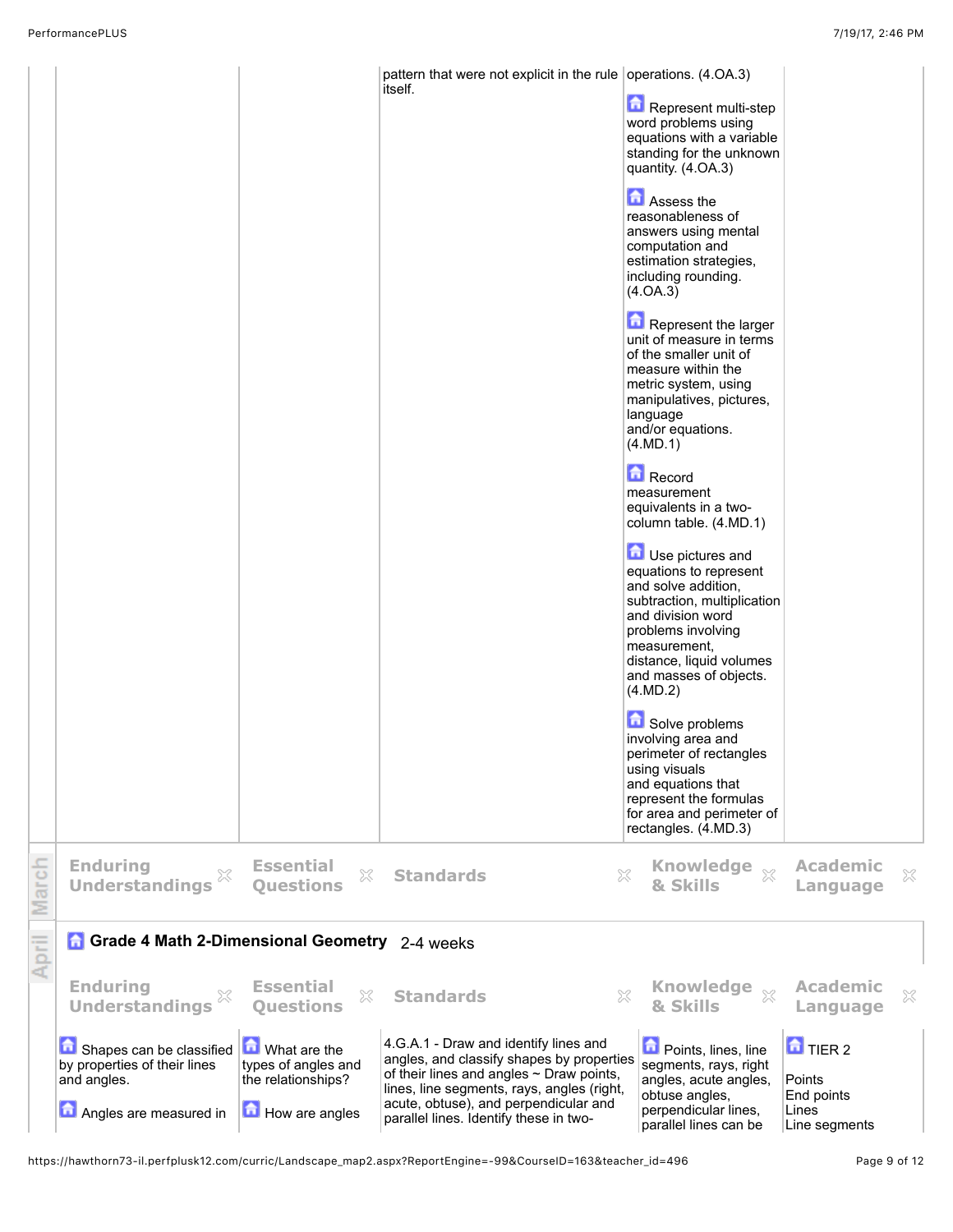| the context of a central angle applied in the context $\alpha$ dimensional figures.<br>of a circle.<br>Angles are composed of<br>smaller angles | of a circle?<br>How are parallel<br>lines and<br>perpendicular lines<br>used in classifying<br>two-dimensional<br>shapes?<br><b>How</b> are<br>protractors used to<br>measure and aid in<br>drawing angles and<br>triangles?<br>How can an<br>addition or subtraction<br>equation be used to<br>solve a missing angle<br>measure when the<br>whole angle has been<br>divided into two<br>angles and only one<br>measurement is<br>given? | 4.G.A.2 - Draw and identify lines and<br>angles, and classify shapes by properties<br>of their lines and angles $\sim$ Classify two-<br>dimensional figures based on the<br>presence or absence of parallel or<br>perpendicular lines, or the presence or<br>absence of angles of a specified size.<br>Recognize right triangles as a category,<br>and identify right triangles.<br>4.G.A.3 - Draw and identify lines and<br>angles, and classify shapes by properties<br>of their lines and angles $\sim$ Recognize a<br>line of symmetry for a two-dimensional<br>figure as a line across the figure such<br>that the figure can be folded along the<br>line into matching parts. Identify line-<br>symmetric figures and draw lines of<br>symmetry.<br>4.MD.C.5 - Geometric measurement:<br>understand concepts of angle and<br>measure angles ~ Recognize angles as<br>geometric shapes that are formed<br>wherever two rays share a common<br>endpoint, and understand concepts of<br>angle measurement<br>4.MD.C.6 - Geometric measurement:<br>understand concepts of angle and<br>measure angles $\sim$ Measure angles in<br>whole-number degrees using a<br>protractor. Sketch angles of specified<br>measure.<br>4.MD.C.7 - Geometric measurement:<br>understand concepts of angle and<br>measure angles ~ Recognize angle<br>measure as additive. When an angle is<br>decomposed into non-overlapping parts,<br>the angle measure of the whole is the<br>sum of the angle measures of the parts.<br>Solve addition and subtraction problems<br>to find unknown angles on a diagram in<br>real world and mathematical problems.<br>e.g., by using an equation with a symbol<br>for the unknown angle measure.<br>4.MD.C.5a - Geometric measurement: | identified within 2-<br>dimensional figures.<br>(4.G.1)<br>Angles are formed<br>wherever two rays<br>share a<br>common endpoint.<br>(4.MD.5)<br>An angle measure<br>is a fraction of circular<br>arc between<br>the points where the<br>two rays intersect the<br>circle. (4.MD.5)<br><b>Benchmark</b> angles<br>and transfer their<br>understanding that<br>a 360 degree rotation<br>about a point makes a<br>complete circle<br>to recognize and<br>sketch angles that<br>measure<br>approximately 90<br>degree and 180<br>degree. $(4.MD.5)$<br>An angle that turns<br>through 1/360 of a<br>circle is called a "one-<br>degree angle," and<br>can be used to<br>measure<br>angles. $(4.MD.5)$<br>Angle measure is<br>additive (4.MD.7)<br>A line of symmetry<br>for a two-dimensional<br>figure is a line across<br>the figure such that<br>the figure can be<br>folded along the line<br>into matching parts. | Rays<br>Angles (right, acute,<br>obtuse)<br>Central<br>Adjacent angles<br>Perpendicular lines<br>Parallel lines<br>Protractor<br>Degrees<br>Symmetry<br>Right triangle<br>Scalene triangle<br>Isosceles triangle<br>$\mathbf{a}$ TIER 3<br>Plane (two-<br>dimensional) figures<br>Quadrilaterals<br>Square<br>Rhombus<br>Rectangle<br>Circle<br>Triangle<br>Additive |
|-------------------------------------------------------------------------------------------------------------------------------------------------|------------------------------------------------------------------------------------------------------------------------------------------------------------------------------------------------------------------------------------------------------------------------------------------------------------------------------------------------------------------------------------------------------------------------------------------|--------------------------------------------------------------------------------------------------------------------------------------------------------------------------------------------------------------------------------------------------------------------------------------------------------------------------------------------------------------------------------------------------------------------------------------------------------------------------------------------------------------------------------------------------------------------------------------------------------------------------------------------------------------------------------------------------------------------------------------------------------------------------------------------------------------------------------------------------------------------------------------------------------------------------------------------------------------------------------------------------------------------------------------------------------------------------------------------------------------------------------------------------------------------------------------------------------------------------------------------------------------------------------------------------------------------------------------------------------------------------------------------------------------------------------------------------------------------------------------------------------------------------------------------------------------------------------------------------------------------------------------------------------------------------------------------------------------------------------------------------------------|--------------------------------------------------------------------------------------------------------------------------------------------------------------------------------------------------------------------------------------------------------------------------------------------------------------------------------------------------------------------------------------------------------------------------------------------------------------------------------------------------------------------------------------------------------------------------------------------------------------------------------------------------------------------------------------------------------------------------------------------------------------------------------------------------------------------------------------------------------------------------------------------------------------------|----------------------------------------------------------------------------------------------------------------------------------------------------------------------------------------------------------------------------------------------------------------------------------------------------------------------------------------------------------------------|
|                                                                                                                                                 |                                                                                                                                                                                                                                                                                                                                                                                                                                          |                                                                                                                                                                                                                                                                                                                                                                                                                                                                                                                                                                                                                                                                                                                                                                                                                                                                                                                                                                                                                                                                                                                                                                                                                                                                                                                                                                                                                                                                                                                                                                                                                                                                                                                                                              |                                                                                                                                                                                                                                                                                                                                                                                                                                                                                                                                                                                                                                                                                                                                                                                                                                                                                                                    |                                                                                                                                                                                                                                                                                                                                                                      |
|                                                                                                                                                 |                                                                                                                                                                                                                                                                                                                                                                                                                                          |                                                                                                                                                                                                                                                                                                                                                                                                                                                                                                                                                                                                                                                                                                                                                                                                                                                                                                                                                                                                                                                                                                                                                                                                                                                                                                                                                                                                                                                                                                                                                                                                                                                                                                                                                              |                                                                                                                                                                                                                                                                                                                                                                                                                                                                                                                                                                                                                                                                                                                                                                                                                                                                                                                    |                                                                                                                                                                                                                                                                                                                                                                      |
|                                                                                                                                                 |                                                                                                                                                                                                                                                                                                                                                                                                                                          |                                                                                                                                                                                                                                                                                                                                                                                                                                                                                                                                                                                                                                                                                                                                                                                                                                                                                                                                                                                                                                                                                                                                                                                                                                                                                                                                                                                                                                                                                                                                                                                                                                                                                                                                                              |                                                                                                                                                                                                                                                                                                                                                                                                                                                                                                                                                                                                                                                                                                                                                                                                                                                                                                                    |                                                                                                                                                                                                                                                                                                                                                                      |
|                                                                                                                                                 |                                                                                                                                                                                                                                                                                                                                                                                                                                          |                                                                                                                                                                                                                                                                                                                                                                                                                                                                                                                                                                                                                                                                                                                                                                                                                                                                                                                                                                                                                                                                                                                                                                                                                                                                                                                                                                                                                                                                                                                                                                                                                                                                                                                                                              |                                                                                                                                                                                                                                                                                                                                                                                                                                                                                                                                                                                                                                                                                                                                                                                                                                                                                                                    |                                                                                                                                                                                                                                                                                                                                                                      |
|                                                                                                                                                 |                                                                                                                                                                                                                                                                                                                                                                                                                                          |                                                                                                                                                                                                                                                                                                                                                                                                                                                                                                                                                                                                                                                                                                                                                                                                                                                                                                                                                                                                                                                                                                                                                                                                                                                                                                                                                                                                                                                                                                                                                                                                                                                                                                                                                              |                                                                                                                                                                                                                                                                                                                                                                                                                                                                                                                                                                                                                                                                                                                                                                                                                                                                                                                    |                                                                                                                                                                                                                                                                                                                                                                      |
|                                                                                                                                                 |                                                                                                                                                                                                                                                                                                                                                                                                                                          | understand concepts of angle and<br>measure angles $\sim$ An angle is measured<br>with reference to a circle with its center at                                                                                                                                                                                                                                                                                                                                                                                                                                                                                                                                                                                                                                                                                                                                                                                                                                                                                                                                                                                                                                                                                                                                                                                                                                                                                                                                                                                                                                                                                                                                                                                                                              | (4.G.3)<br>Draw points, lines,                                                                                                                                                                                                                                                                                                                                                                                                                                                                                                                                                                                                                                                                                                                                                                                                                                                                                     |                                                                                                                                                                                                                                                                                                                                                                      |
|                                                                                                                                                 |                                                                                                                                                                                                                                                                                                                                                                                                                                          | the common endpoint of the rays, by<br>considering the fraction of the circular arc<br>between the points where the two rays<br>intersect the circle. An angle that turns<br>through 1/360 of a circle is called a "one-<br>degree angle," and can be used to                                                                                                                                                                                                                                                                                                                                                                                                                                                                                                                                                                                                                                                                                                                                                                                                                                                                                                                                                                                                                                                                                                                                                                                                                                                                                                                                                                                                                                                                                                | line segments, rays,<br>right angles, acute<br>angles, obtuse angles,<br>perpendicular lines,<br>and parallel lines.<br>(4.G.1)                                                                                                                                                                                                                                                                                                                                                                                                                                                                                                                                                                                                                                                                                                                                                                                    |                                                                                                                                                                                                                                                                                                                                                                      |
|                                                                                                                                                 |                                                                                                                                                                                                                                                                                                                                                                                                                                          | measure angles.<br>4.MD.C.5b - Geometric measurement:<br>understand concepts of angle and<br>measure angles $\sim$ An angle that turns<br>through n one-degree angles is said to                                                                                                                                                                                                                                                                                                                                                                                                                                                                                                                                                                                                                                                                                                                                                                                                                                                                                                                                                                                                                                                                                                                                                                                                                                                                                                                                                                                                                                                                                                                                                                             | Classify 2-<br>dimensional figures<br>based on the<br>presence or absence<br>of parallel                                                                                                                                                                                                                                                                                                                                                                                                                                                                                                                                                                                                                                                                                                                                                                                                                           |                                                                                                                                                                                                                                                                                                                                                                      |
|                                                                                                                                                 |                                                                                                                                                                                                                                                                                                                                                                                                                                          | have an angle measure of n degrees.                                                                                                                                                                                                                                                                                                                                                                                                                                                                                                                                                                                                                                                                                                                                                                                                                                                                                                                                                                                                                                                                                                                                                                                                                                                                                                                                                                                                                                                                                                                                                                                                                                                                                                                          | or perpendicular lines<br>and right, acute or<br>obtuse angles. (4.G.2)                                                                                                                                                                                                                                                                                                                                                                                                                                                                                                                                                                                                                                                                                                                                                                                                                                            |                                                                                                                                                                                                                                                                                                                                                                      |